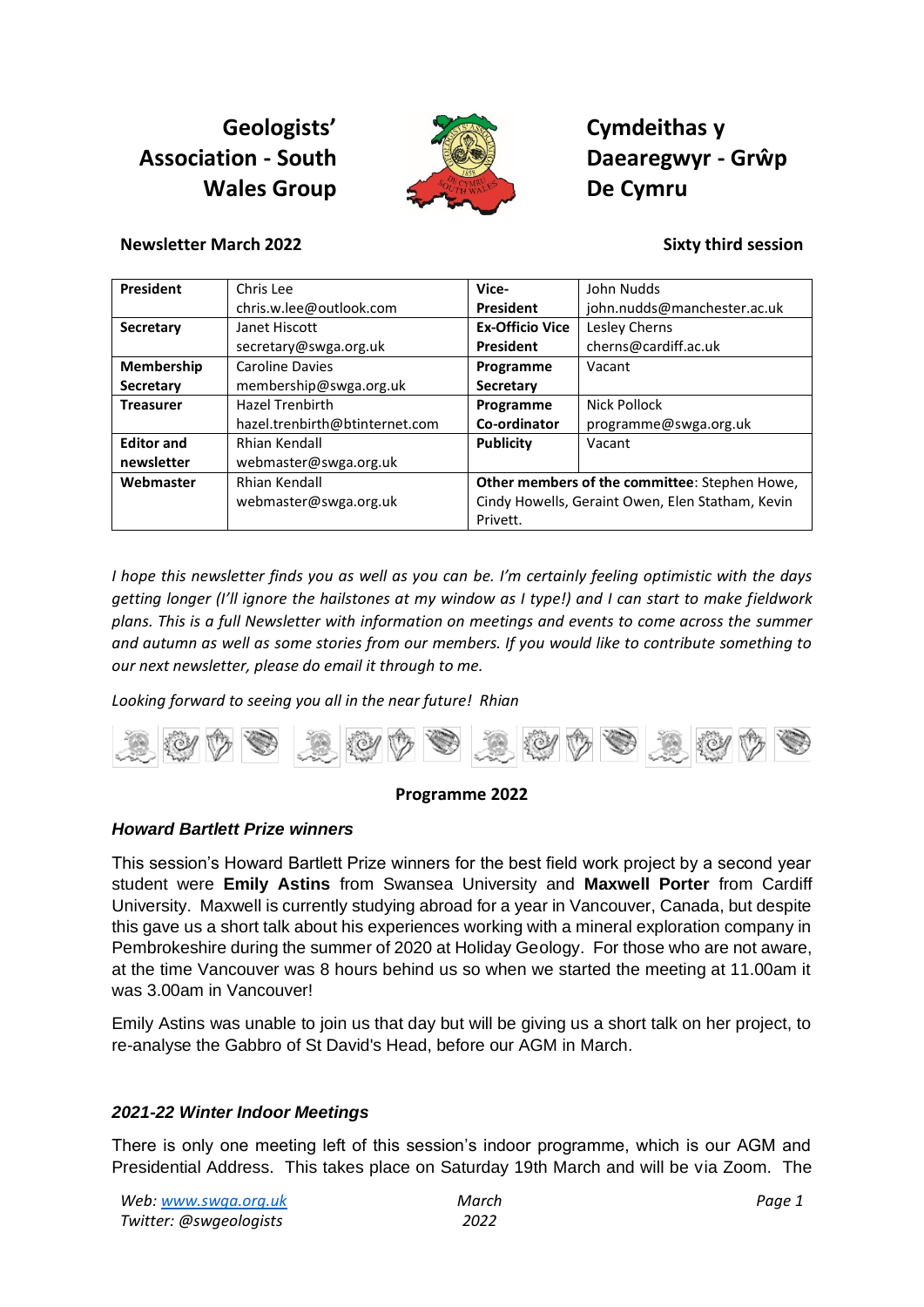meeting starts at 10.15am when we will have a short talk by Emily Astins, the Howard Bartlett Prize winner from Swansea University, about her prize winning project to re-analyse of the Gabbro of St David's Head. The AGM will follow at 10.30am, which in turn will be followed by Chris' Presidential Address on Bivalve Mounds and Reefs of the Middle Lias (Domerian) of the Central High Atlas Morocco at about 11.00am.

# *Summer Field Meeting Programme 2022*

The summer programme still has a couple of dates to be confirmed but is currently as follows:

- **Saturday 23rd April:** The Llanbadoc Geological Trail, Usk: Leader: Elen Statham Meet at 11.00am at the Llanbadoc Island Car Park behind Llanbadoc Church (NP15 1PS/SO 376 001). From Usk the turning to the car park is to the left, just before Llanbadoc Church. Bring a packed lunch. A hand lens would be useful.
- **Sunday 15th May:** Amroth to Wiseman's Bridge, Pembrokeshire: Leader: Sid Howells
- **Saturday 11th June:** Caswell Bay and Mumbles, Gower: Leader: Gareth George
- **July (tbc):** Structural geology on the South Wales coast (tbc): Leader; Tom Blenkinsop
- **Saturday 13th August:** Penarth Family Geology Day: Leaders: Cindy Howells & John Nudds
- **Saturday 17th September**: The North Somerset Coast: Leader: Lesley Cherns
- **October (tbc):** The Forest of Dean: Leader: Tom Cotterell

I am currently in conversation with the Teme Valley Geological Society about the possibility of arranging a joint field meeting to the Woolhope Dome, possibly in July, so watch this space. The full meeting details for each trip will be circulated in due course.

# *Summer Events*

With the easing of the Covid pandemic the Fforest Fawr Geopark Festival will once again be taking place. This year it runs from 21st May – 5th June and as part of the festival the usual Family Day will be held at Craig-y-nos Country Park on Wednesday 1st June. The Group will be taking part in this event and are planning some hands-on activities as well as manning the usual information stall. Anybody who is interested in helping out during the day, even for an hour or so, would be very welcome. If you are willing to help in anyway please contact the Secretary.

# *Autumn Events*

Thursday 6th October has been designated UNESCO Global Geodiversity Day. The Group is currently thinking about what we could do to mark this occasion and if anybody has any suggestions please let us know. Once we know what we plan to do an appeal for volunteers to help will be issued.

Another date for your diary is the annual Festival of Geology run by the parent GA in London. For the previous two years this has been run as an on-line event but it is hoped that this year it may be able to hold the event in person. This will take place on Saturday 5th November with local field trips on Sunday 6<sup>th</sup>.

| Web: www.swga.org.uk   | March |
|------------------------|-------|
| Twitter: @swgeologists | 2022  |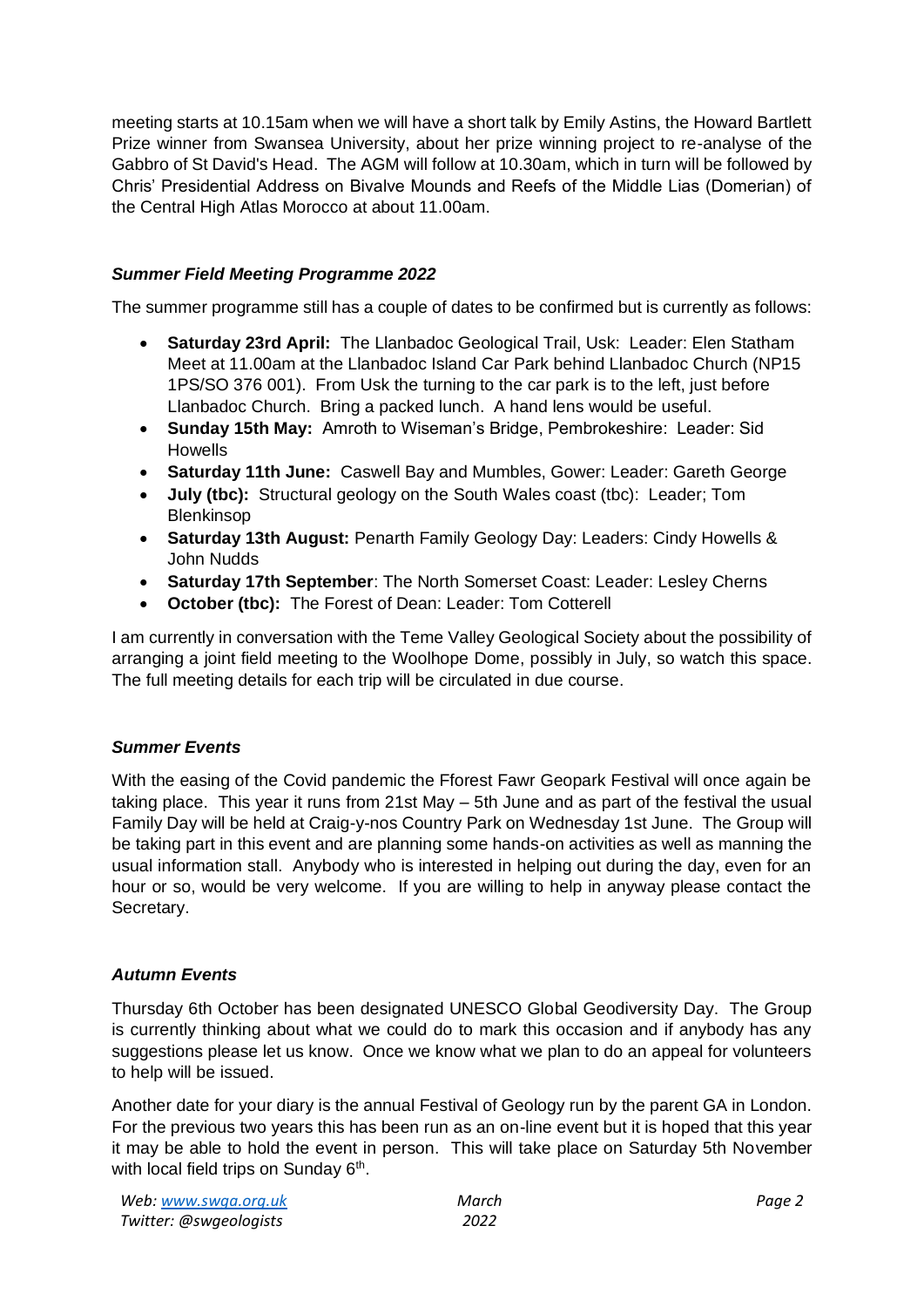#### *Prof. Brian Williams*



As those of you who were able to join us at the February talk by Brian Williams will know, Brian, one of our Honorary Members, was awarded the Grover E. Murray Memorial Medal by the American Association of Petroleum Geologists (AAPG) for Geological Education at its Annual Conference last September in Denver, USA. Unfortunately, due to Covid restrictions, Brian was unable to attend the meeting in person to receive his award and so had to wait for it to arrive in the post.

On behalf of the Group we would like to congratulate him on winning this.

#### *Stephen Howe*



# **Alun James Thomas 1928-2021**

Members were informed last December of the sad news of the death of its longest standing member, Alun James Thomas, on 23 September 2021 at his home in Barry. He died surrounded by his family. The funeral was on 15 October at the Cardiff and Vale Crematorium.

Alun was born in Ogmore Vale in January 1928, moving later to Nantymoel. He attended Ogmore Grammar School, then Aberystwyth University in 1945 to study Geography and Geology, followed by teacher training college. On a training placement in Llangollen, he met Anne Williams; Alan and Anne married in 1953, to be together until Anne's death in 2016. They had two children, Hugh and Rachel.

Alun took up posts elsewhere before returning to Wales, to Whitchurch Grammar School and in 1959 to Barry Boys Grammar School where he was head of Geography and Geology. In 1964 he took up the position of Museums Schools Service Officer for Geology in the Schools Service at the National Museum of Wales.

Alun was a member of the SWGA from its very first meeting on 23 January 1960. Indeed, he seconded the proposal for Doug Bassett to be the Group's first Chairman. He joined the Committee in 1963, continuing for 34 years until 1997, the longest serving committee member to date. In 1967 he became Secretary, continuing for 23 years, the longest serving Secretary to date.

He retired from his museum post after 25 years in 1989, age 61, at the same time stepping down as Secretary of the Group. In anticipation of this, he had been appointed Vice-Chairman in 1988, to become Chairman for 1990-1992, followed by five years as ex officio Vice-Chairman. On 10 March 1990 he was awarded the third Honorary Membership of the Group "in recognition of his services to the Group as Secretary for 23 years and for his contribution to geology in particular in education in Wales." The presentation included an Estwing geological hammer and an Address.

By the year 2000, Alun had contributed to twelve indoor events. The last was his retiring Chairman's address in 2002, "The South Wales Group 1959-1992: a Geological Perspective".

| Web: www.swga.org.uk   |
|------------------------|
| Twitter: @swgeologists |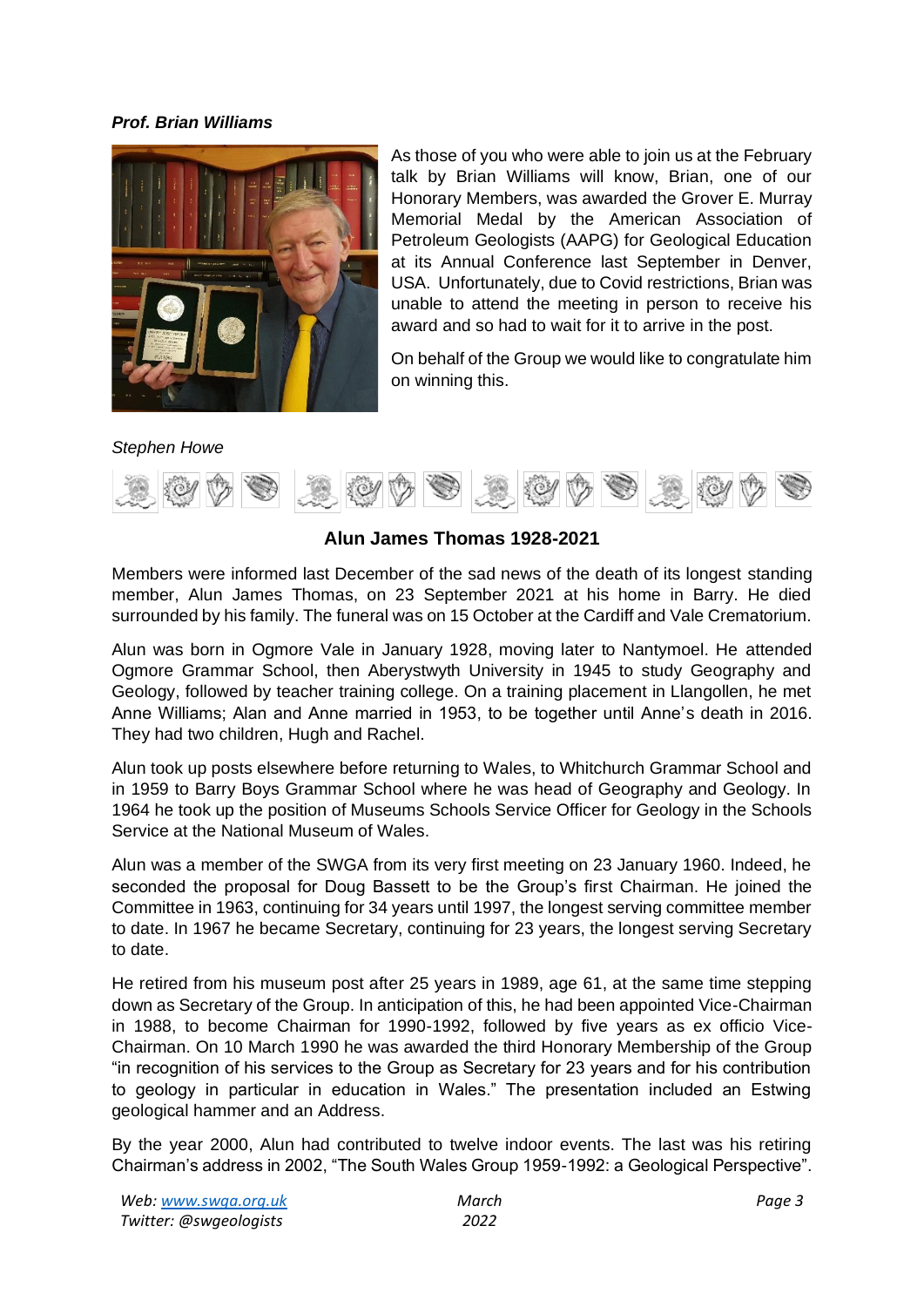This was produced as a booklet in 1993. He also led eight field excursions, two to Barry Island. His other publications included four on the history of the Group and a leaflet on Barry Island.

Alun produced a prodigious output of information leaflets for schools, colleges and others as well as his vast contributions to the Group's Newsletter. When Alun wrote this it was packed with the latest information on geological events, recent research and publications as well as items of general geological interest.

In March 1976 Alun was elected to the council of the Geologists' Association. In 1980 he received the Foulerton Award of the GA for "his work for the South Wales Group…." and "for services to Geology in Wales". This was the first time it was presented to a member outside of the main GA body.

From 1995 on he was interested in the RIGS movement, attending annual All Wales RIGS Forum weekends, sometimes with Anne. Anne was herself a member of the Group over many years.

In 2009 the Group received two boxes of material from Alun from his time as Secretary. This was all slowly digitised, and with later material from others, was compiled into the SWGA Archives. Around 2010 Alun also gave a number of old photos which are the only known records of Group field trips for the years from the 1960s to the 1980s.

In 2009, in advance of the Group's 50th anniversary, research to find those who had been involved in the early days of the Group showed that Alun Thomas was the only member who had been in continuous membership for all of this time. In acknowledgement of this and his many contributions to the Group, he was awarded a Special 50th Anniversary Award, for "50 years of service to the Group", announced at the 50th celebrations on 23rd January and presented at the 51st AGM on 13 March 2010. Alun accepted his award "with humility". His membership continued until his death.

His daughter Rachel, in her moving eulogy, said "dad was one of those lucky people who loved his job and it shone through in everything that he did and the impact he had on many generations of people learning about geology….dad was a highly intelligent man; a man of great and liberal principles, a quiet, gentle man, a loving and caring man….who made a difference not only to his family but to his community."

"The South Wales GA had a very special place in his heart, and he loved his time working at the Museum, which he never thought of as a "job"."

Alun was an exceptional member. We thank him for his contribution of over 61 years.

The Group offers its sincerest condolences to Rachel, Hugh and their families.

*Compiled by Lynda Garfield, with thanks to Rachel Connor and Steve Howe*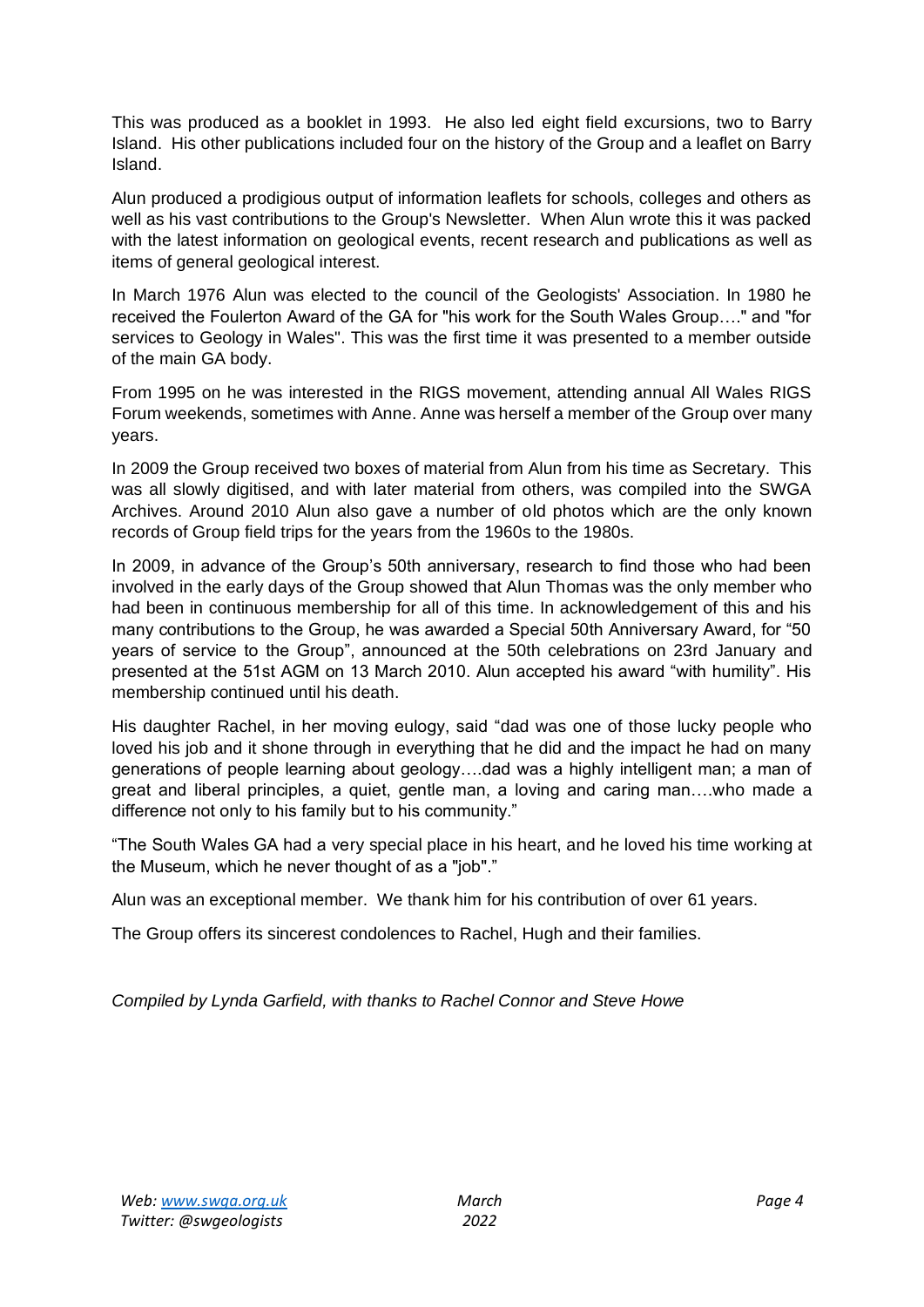Alun Thomas being presented with his Special 50th Anniversary Award, on the 13 March 2010, by incoming President Malcolm Shaw

*(photo Dave Wellings)*





# **Geological Events at a computer near you!**

Many geological organisations have moved their events on line which means that there are raft of lectures and workshops to get involved with.

• The Geologists' Association have their Geology from your Sofa section on their website which is packed full of information about free lectures to attend or download. There are even online workshops to get involved with:

<https://geologistsassociation.org.uk/sofageology/>

- **Earth Heritage Magazine** This is now only available as an electronic copy. Here is the link: http://www.earthheritage.org.uk/wp/wp-content/uploads/EH-53\_final.pdf
- If you are a regular visitor to our website: [www.swga.org.uk](http://www.swga.org.uk/) you may have noticed that we have been putting recordings of our own lectures on line, just for a few months after they are recorded. If you need help getting up and running with Zoom, we've also put a guide on our website or you are welcome to email me and I'll try and help.
- You might also be interested to learn that we now have a YouTube channel and we also maintain Facebook [\(https://www.facebook.com/groups/179899022064977\)](https://www.facebook.com/groups/179899022064977) and Twitter accounts (@swgeologists). With Facebook and Twitter, anyone can join in and the more that do, the better it is!



# **Join the committee**!

Stephen Howe has been our programme secretary for many years (18) and now wants to stand down (after quite a few years of only saying just one more year…) also, Caroline, our Membership Secretary, would like to step down next year so we will be looking for someone to step forward to replace her. If joining the committee is something you think you could do, please get in touch to find out more about the roles. Your help would be very much appreciated.

| Web: www.swga.org.uk   | March |
|------------------------|-------|
| Twitter: @swgeologists | 2022  |